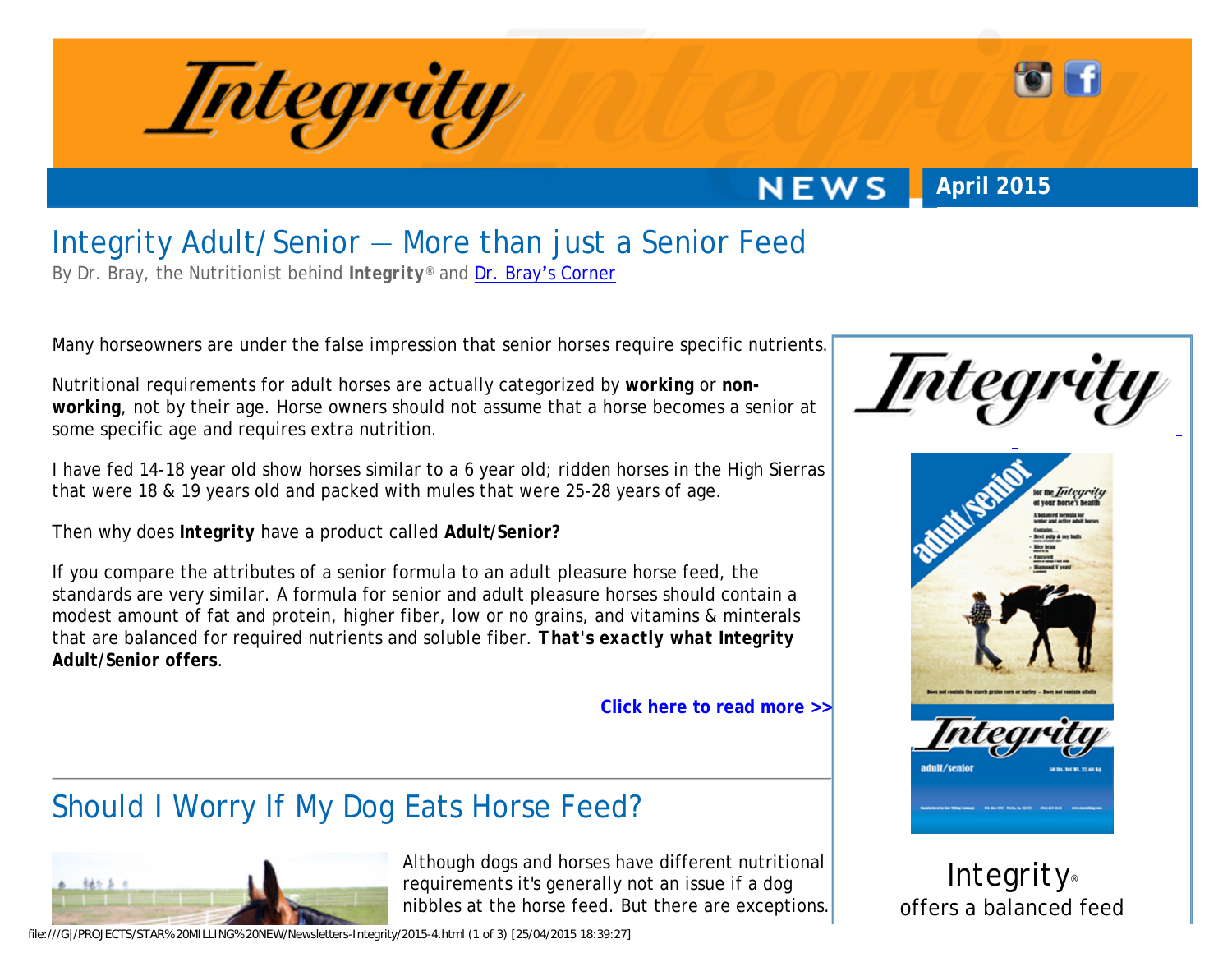

## **Feeding Horses vs. Dogs**

An animal's digestive system defines what and how it eats. Horses are herbivores so their diets are plant-based. For example, the main ingredients in Integrity products are beet pulp, soy hulls, rice bran, soybean meal, wheat bran and flaxseed

meal, with select additional ingredients in each blend. There's nothing in the recipe that's harmful to dogs.

But don't be mistaken: *Horse feed isn't suitable to be a dog's main source of nutrition*. And you don't want your dog to overindulge.

Dogs are carnivores and have a short digestive tract and one small storage compartment—the stomach—which works well with their preference for meat. Horses have a longer digestive system that includes two compartments—the stomach and the cecum. This dual system is ideal for horses because they have to digest a diet that's heavy in carbohydrates and fiber.

### **What to Expect**

You probably won't even notice if your dog has a nibble of horse feed here and there. But, if your dog eats too much he may get gas, upset stomach, and loose stools. This happens because foods with high grain and fiber content, such as horse feed, can change the pH in a dog's hindgut. This alters the amount of digestive bacteria in the dog's gut and shifts it into overdrive.

However, if you notice your dog vomits or has diarrhea after eating horse feed, it may not be what he ate but rather how much he's eaten. Dogs can experience these side effects from overeating anything. So don't get too worried, especially if you notice the doggy dish is empty too.

#### **When You Need To Be Cautious**

As I noted earlier, horse feed *generally* isn't harmful for dogs. However, when the feed contains non-food items, such as herbs and over-the-counter ingredients or if you top-dress the feed with products, such as dewormer or medication, it is important to prevent your dog from eating any of it.



Manufactured By

**Star Milling Co.** 

www.starmilling.com